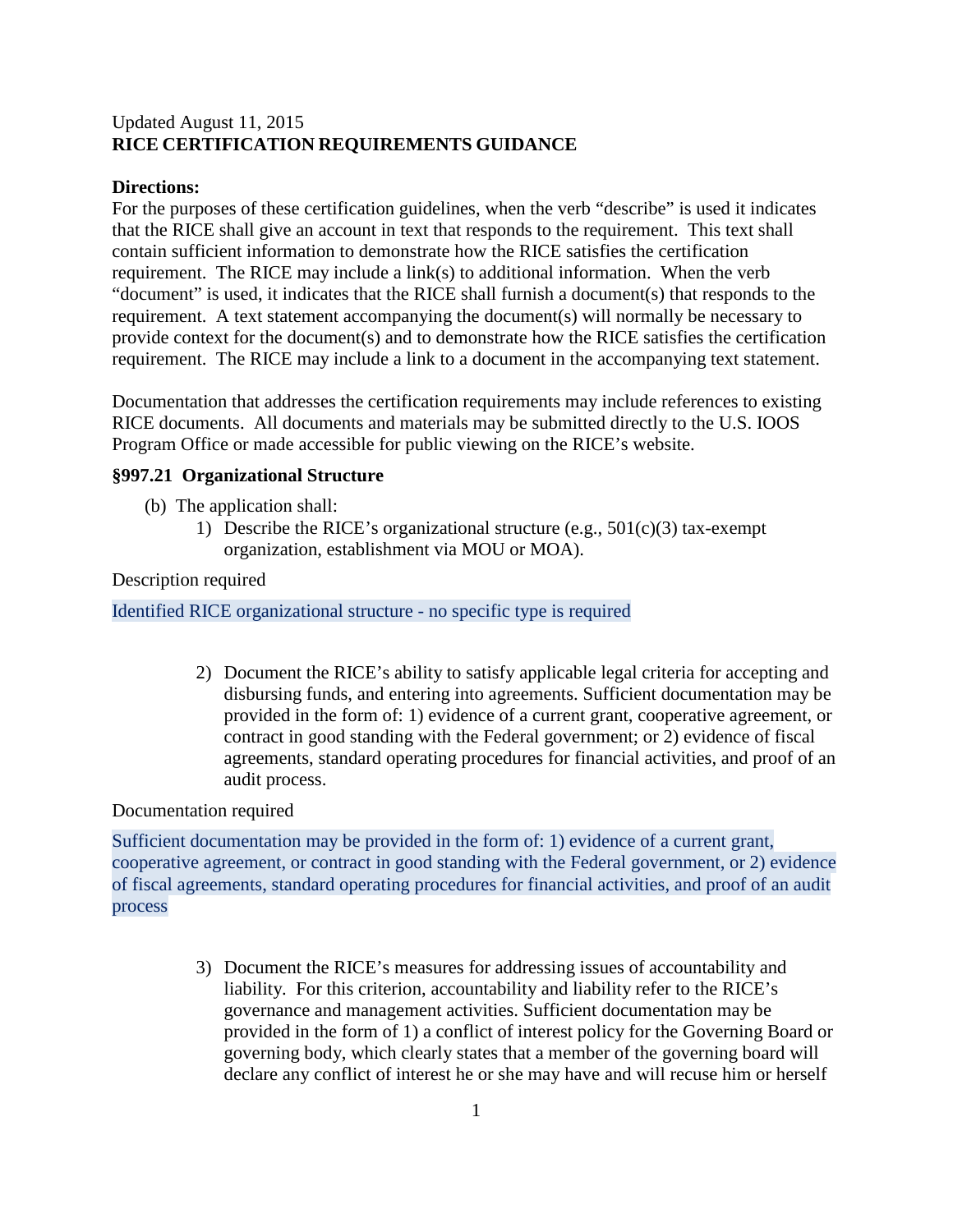from associated funding decisions that may result in the Board member or a direct family member benefiting financially, and 2) a policy statement in the RICE's bylaws that addresses liability issues.

## Documentation required

1) A conflict of interest policy for the Governing Board or governing body that requires a Board member recuse themselves from funding decisions only when the decision may result in the Board member or a direct family member would benefit financially.

2) A policy statement in the RICE's by-laws that addresses liability issues. This may include discussion on indemnification for the organization's director, officers, committee members and employees.

> 4) Describe the process the RICE uses to set priorities for distributing funds (e.g., requirement for Governing Board or governing body approval when responding to funding opportunities or adjusting to funding level changes in existing agreements).

## Description required

A description of the process the RICE has in place to set priorities for distributing funds. This may include:

1. Identifying stakeholder needs through public meetings, surveys, outreach efforts

2. How the governing body prioritizes those stakeholder needs - e.g. annual planning efforts

3. Selecting projects for funding based on prioritized needs - e.g. descoping efforts; response to funding opportunities & drafting proposals

- 5) Document the by-laws, signed articles of agreement, or any binding agreements that demonstrate how the RICE establishes and maintains a Governing Board or governing body. The documentation shall demonstrate:
	- i. How the composition of the Governing Board or governing body is selected and how it is representative of regional ocean observing interests. NOAA defines "representative" in this specific context to include geographic, sector, expertise, and stakeholder considerations.

### Documentation required

There is a description of the established process identifying how the governing body is selected. The process should address representation of geographic, sector, expertise, and stakeholder considerations. Approval does not require specific numbers of board members or how they are distributed across the categories listed, but acknowledges that a governing body that is representative of the regional observing system interests is desirable, encouraged, and actively pursued.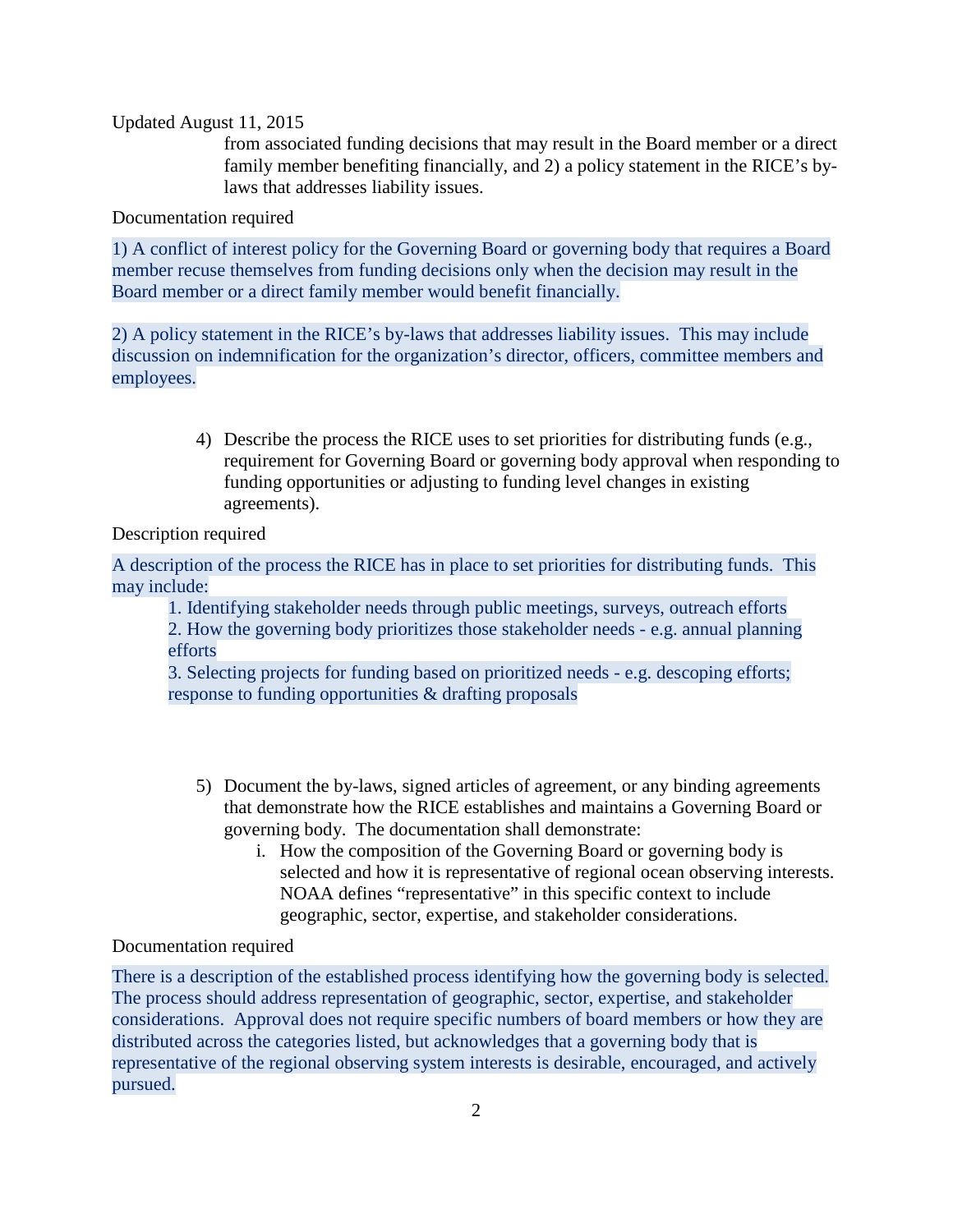ii. How and with what frequency the RICE solicits and receives advice on RICE participant diversity, stakeholder coordination, and engagement strategies, to ensure the provision of data and information that satisfy the needs of user groups.

### Documentation required

A RICE should describe a repeatable process that is in place to solicit and receive advice on RICE participant diversity, stakeholder coordination, and engagement strategies.

'Receiving advice' can mean any feedback that informs the RICE on how it addresses organizational diversity, stakeholder coordination, etc. This could be from partners, stakeholders, your members, perhaps even the Governing Council if it serves in an oversight role. External groups, advisors, and contractors could all fit this requirement. We've left this open to give each RA the opportunity to do as it needs. The key is that the RICE has a process for actively seeking feedback on how and who it engages with.

There is no required repeat time on this process. The objective of the requirement is to show that the organization is actively soliciting feedback on how it interacts with regional stakeholders, data users, and active participants in the RICE.

> iii. How the RICE collects and assesses user feedback to gauge the effectiveness of the regional system and subsystems in satisfying user needs, and how the RICE responds to this user feedback in setting its priorities. Sufficient documentation may be provided in the form of a description of the method the RICE uses in its annual planning process to assess priorities among the identified user needs in the region and to respond to those user needs, and

#### Documentation required

The RICE needs to document how it collects and assesses user feedback, and has some mechanism for considering and responding to this feedback. For example, the RICE, in its annual planning process, will work with users to evaluate the effectiveness of the regional system in order to set future priorities, knowing that not all user feedback will be acted upon.

> iv. Steps the RICE takes to ensure decisions on priorities and overall regional system design are transparent and available. At a minimum, RICE priorities and regional system design decisions shall be made accessible for public viewing on the RICE's website.

#### Documentation required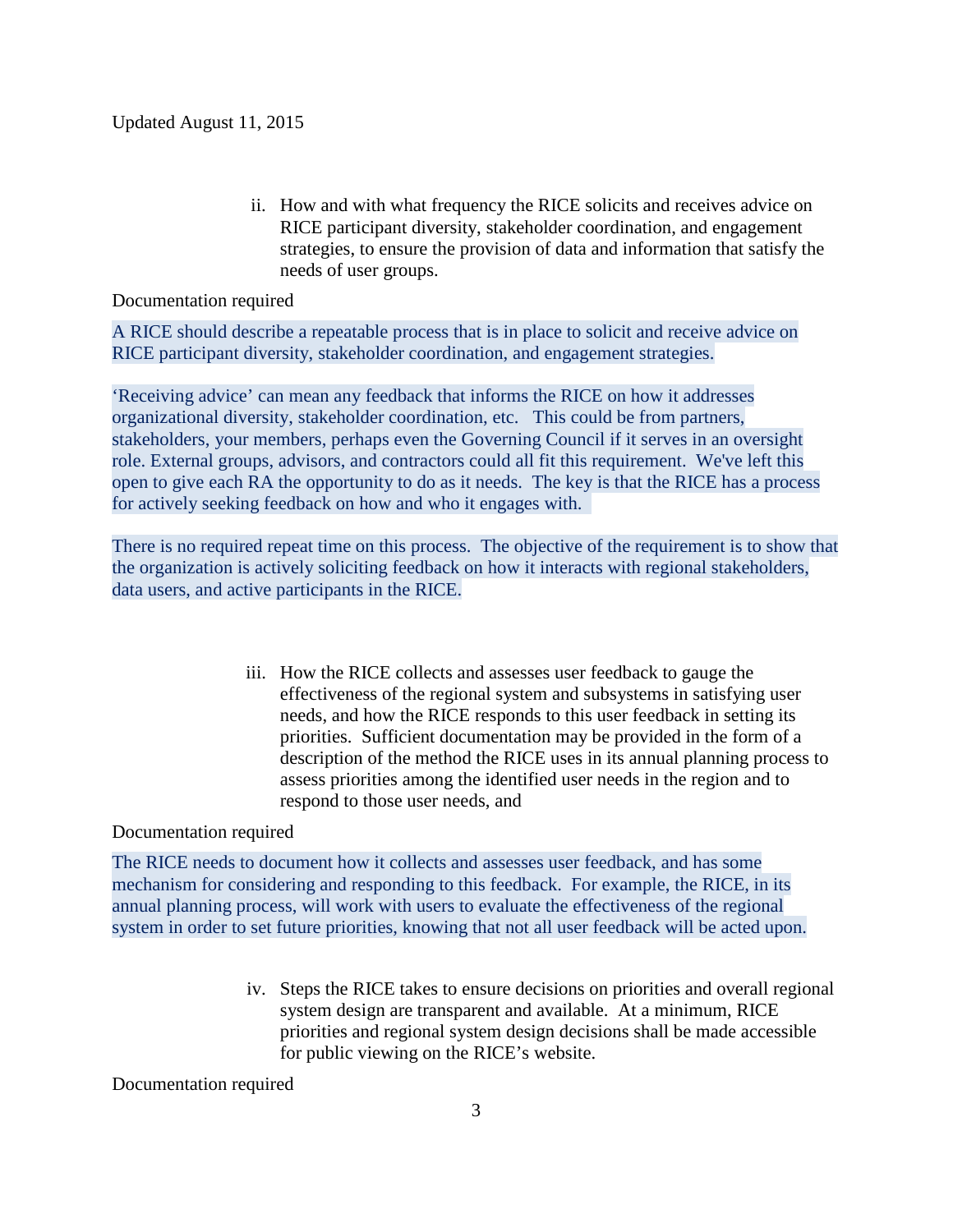The RICE needs to provide documentation that its decision-making is transparent and the outcomes are available to the public. This does not mean that the RICE is expected to make Board meetings open to the public or provide transcripts of Board meetings. The RICE may have a publically available explanation on how Board decisions are made. Summaries of the Board's decisions should be available to the public. For example, the RICE could have a policy that its priorities along with summaries of its decisions affecting the regional system design and operations shall be made accessible for public viewing on the RICE's website.

### **§997.22 Membership Policy**

The RICE application shall describe:

- (a) The process by which individuals or organizations may formally participate in the governance activities of the RICE;
- (b) The rights and responsibilities of this participation;

### Description required

A written process exists that identifies how individuals or organizations may formally participate and engage in the governance activities of the RICE. There are no criteria defining this participation and engagement.

- (c) The process by which the RICE strives for organizational diversity through intra-regional geographic representation, and diversity of activities and interests from both public and private sectors; and
- (d) How the RICE allows for participation from adjacent regions or nations.

## Description required

The RICE must demonstrate that these two processes are in place and are adequately described. The rule identifies "strives for organizational diversity" as including intra-regional representation and addresses interests from both the public and private sectors. The objective of this requirement is to ensure that a RICE avoids the establishment of a limited and restricted organization that addresses a narrow set of user needs. This is consistent with the ICOOS Act language that states a RICE shall work cooperatively with a variety of entities and consider the needs of multiple users within the region.

#### **§997.23 Strategic Operational Plan**

(b) Background and Context

The Strategic Operational Plan shall contain a Background and Context section that describes:

1) The role of the RICE in furthering the development of the regional component of the System;

Description required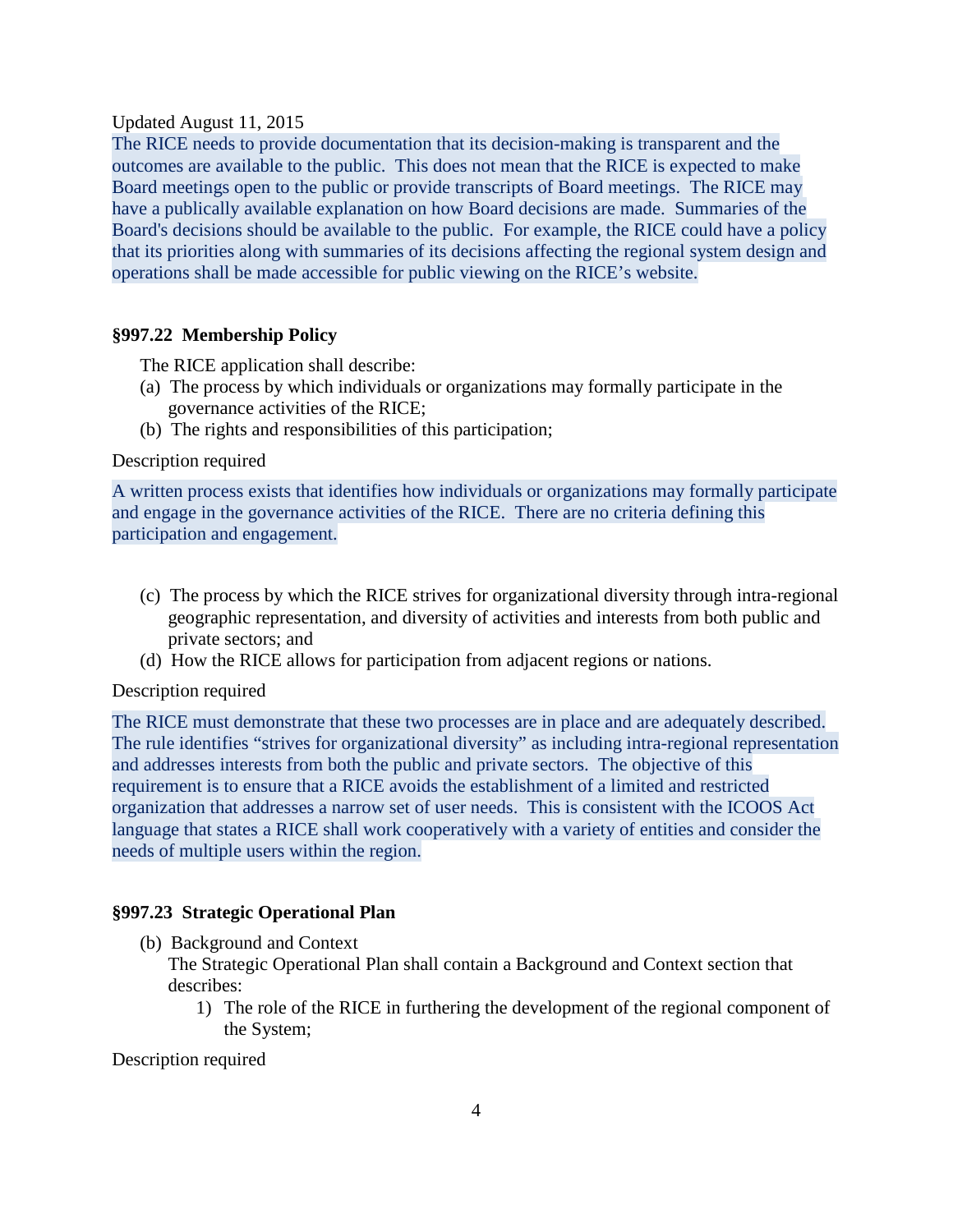The RICE provides a high level description of how the RICE contributes to the System. This should include summary statements about how the RICE contributes to U.S. IOOS with some recognition of the different subsystems (observing, DMAC, modeling & analysis, governance, R&D, outreach/Education).

> 2) The process by which the RICE updates the Strategic Operational Plan at least once every five years and how the RICE seeks inputs from the broader user community; and

## Description required

The RICE describes its process for updating and reviewing the Strategic Operational Plan, at least once every five years, and includes how the RICE seeks inputs from its members, data providers, data users, regional stakeholders, and the general public. Evidence of input from the user community could be meeting with stakeholders to identify user needs as a part of the Strategic Operational Plan development process or posting the Plan on the website with a request for comments.

> 3) The RICE's primary partners and any contributing observing systems. For the purposes of §997.23, NOAA defines a primary partner as any organization or individual that contributes significant staff time, funding or other resources to project activities. This is not an exhaustive list of all RICE partners but the primary partners the RICE is working with on a given project.

# Description required

There is no minimum number of primary partners required for approval. The RICE is only required to describe, at a high level, those organizations or individuals that contribute significant staff time, funding or other resources to project activities and any observing systems that the RICE considers contributing to the regional observing system.

- (c) Goals and Objectives
	- The Strategic Operational Plan shall contain a Goals and Objective section that describe:
		- 1) How the RICE addresses marine operations; coastal hazards; ecosystems, fisheries and water quality; and climate variability and change; and

### Description required

The RICE provides a general high-level description of how these key societal focus areas direct the efforts of the RICE. The description should connect RICE activities with these four U.S. IOOS community identified themes.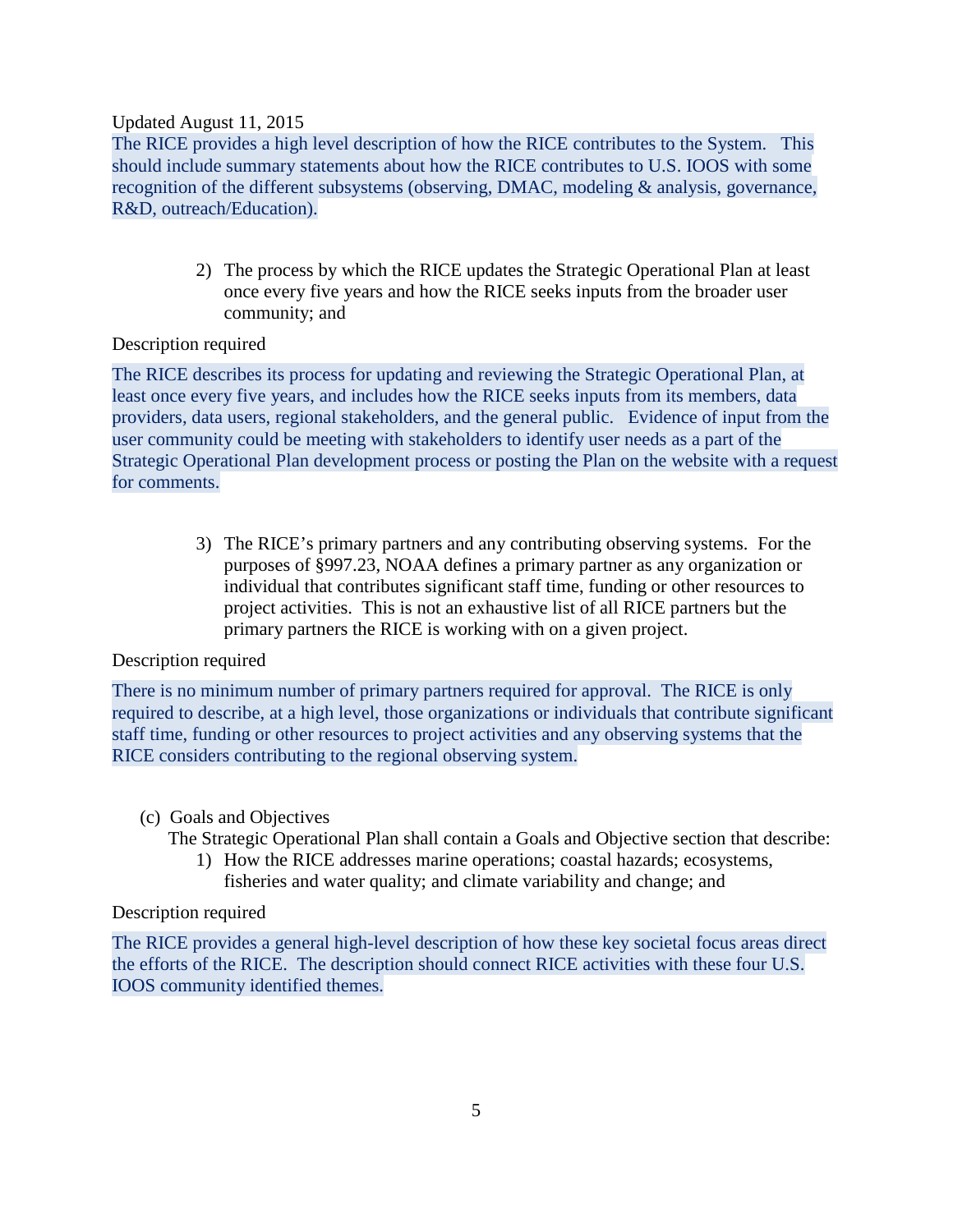2) The major objectives that guide the RICE's priorities for data collection and management, development of products and services, research and development, and education and outreach.

# Description required

The RICE provides a general description of its objectives for the DMAC, product development and services, research and development, and education & outreach subsystems.

(d) Operational Plan for the Observing System

The Strategic Operational Plan shall include or reference an Operational Plan for the Observing System that:

1) Describes the desired outcomes of the observing system;

# Description required

The RICE provides documentation that it has an Operational Plan for the Observing System, or similar document, that describes the desired outcomes of the observing system. This should be a high-level description and should focus on the outcomes that result from integrating the different elements of the overall observing system.

> 2) Describes the elements of the operational integrated observing system that will deliver those outcomes;

# Description required

The RICE provides documentation that it has an Operational Plan for the Observing System, or similar document, that describes the different elements of the operational observing system that delivers the outcomes in  $\S 997.23(d)(1)$ . This may be a high-level description of the data collection, data management, and modeling and analysis systems, and how they are integrated to achieve the desired outcomes in §997.23(d)(1).

- 3) Documents to NOAA's satisfaction that the individual(s) responsible for RICE operations has the necessary qualifications and possesses relevant professional education and work experience to deliver observations successfully. At a minimum the RICE shall:
	- i. Identify the individual(s) responsible for overall RICE management;
	- ii. Identify, as applicable, the individual(s) responsible for observations system management across the region;
	- iii. Provide the curriculum vitae for each identified individual; and

# Documentation required

- The RICE provides a name of the individual(s) responsible for overall RICE management
- The RICE provides a name of the individual(s) responsible for observation systems management across the region, not just in the region. To be approved the individual(s) should be working at a regional level. These individuals must still satisfy the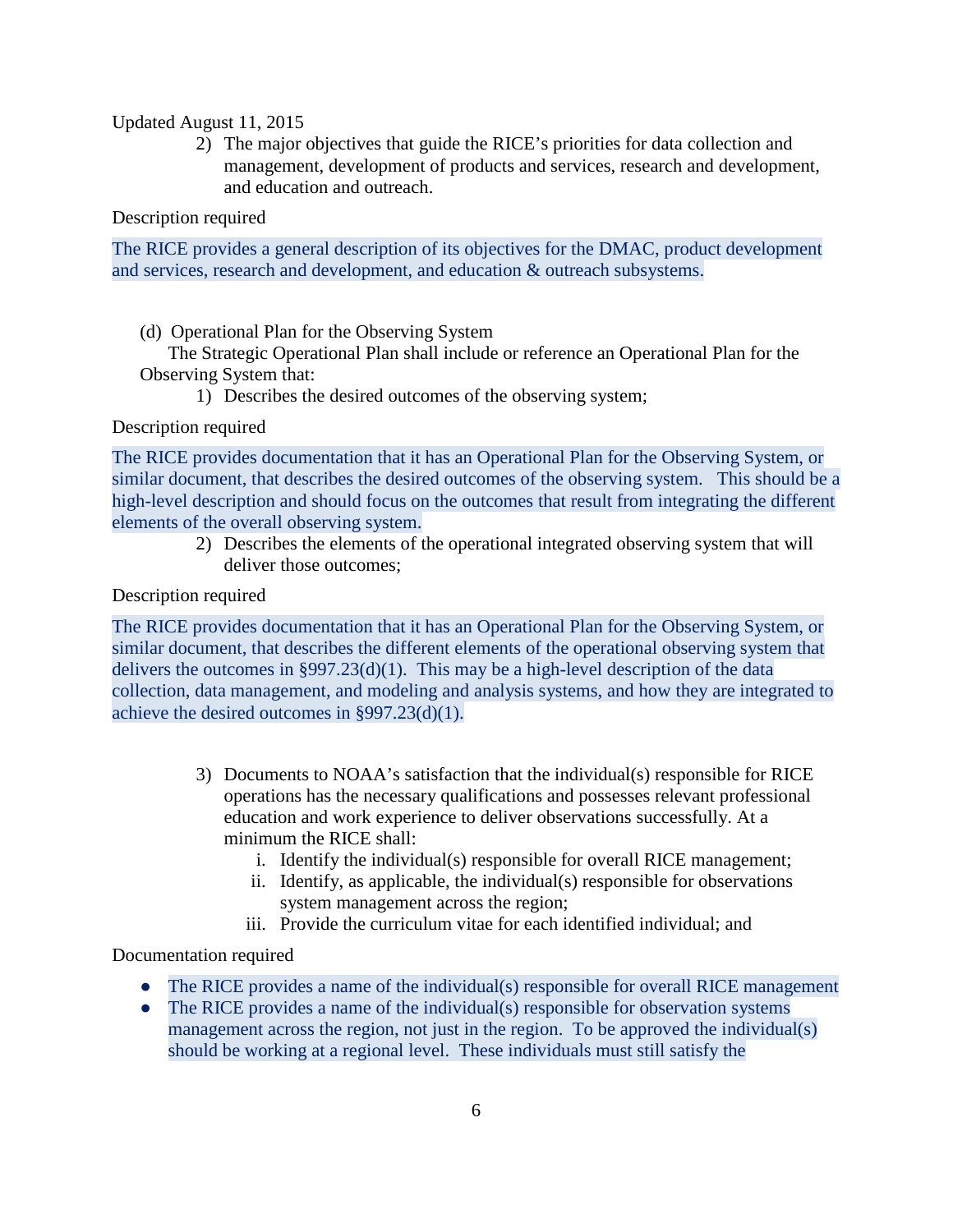requirements listed in §997.26(c) to be considered employees of a RICE as defined in the rule.

- A CV with detailed education and work experience for each individual. There is effectively no minimum qualification, except that the observation system manager has relevant education and work experience.
- In addition to providing some background on the individual's experience and knowledge proving they are capable of performing their work, the CV must clearly describe the roles and responsibilities of the individual in the RICE. The applicant is responsible for documenting how each individual meets the requirements to be an employee of a certified RICE. The CV must document that the individual performs one of the two roles identified in §997.23(d)(3). To do this, applicants must successfully describe the role and responsibilities of the individual within the RICE organization.
	- iv. Identify the procedures used to evaluate the capability of the individual(s) identified in subsection §997.23(d)(3) to conduct the assigned duties responsibly; and

## Documentation required

The primary purpose of this requirement is to ensure that 1) the RICE has a process in place for evaluating the capabilities of its key personnel and 2) the people hired can perform the duties required. The RICE must identify the procedures it has in place to evaluate its personnel. This may include a formal hiring process, established position descriptions, and yearly performance reviews.

- 4) Describes how the RICE manages ongoing regional system operations and maintenance. At a minimum the Strategic Operational Plan shall:
	- i. Describe the RICE's standard operating procedures for calibrating, validating, operating, and maintaining equipment owned and/or operated by the RICE regularly and in accordance with manufacturer guidance or industry best practice. Equipment is defined in §997.1; and

#### Description required

The RICE describes the standard operating procedures required. For purposes of these regulations, the term "equipment" is defined as a tangible asset that is functionally complete for its intended purpose and has a capital cost of over \$5000. Both individual sensors and collections of sensors on a platform are considered equipment and are subject to the \$5000 minimum cost. The intent of the requirement is that for assets owned and/or operated by the RICE as defined in the rule, the RICE should describe a standard operating procedure for equipment maintenance according to best practices. Approval does not require specific actions, only that the RICE describes the standard operating procedure it has established for calibration, operation, and routine maintenance of equipment in accordance with manufacturing guidance. For assets financially supported by the RICE, fully or partially, but operated by a subcontractor, the RICE may instruct subcontractors to follow best practices and state that equipment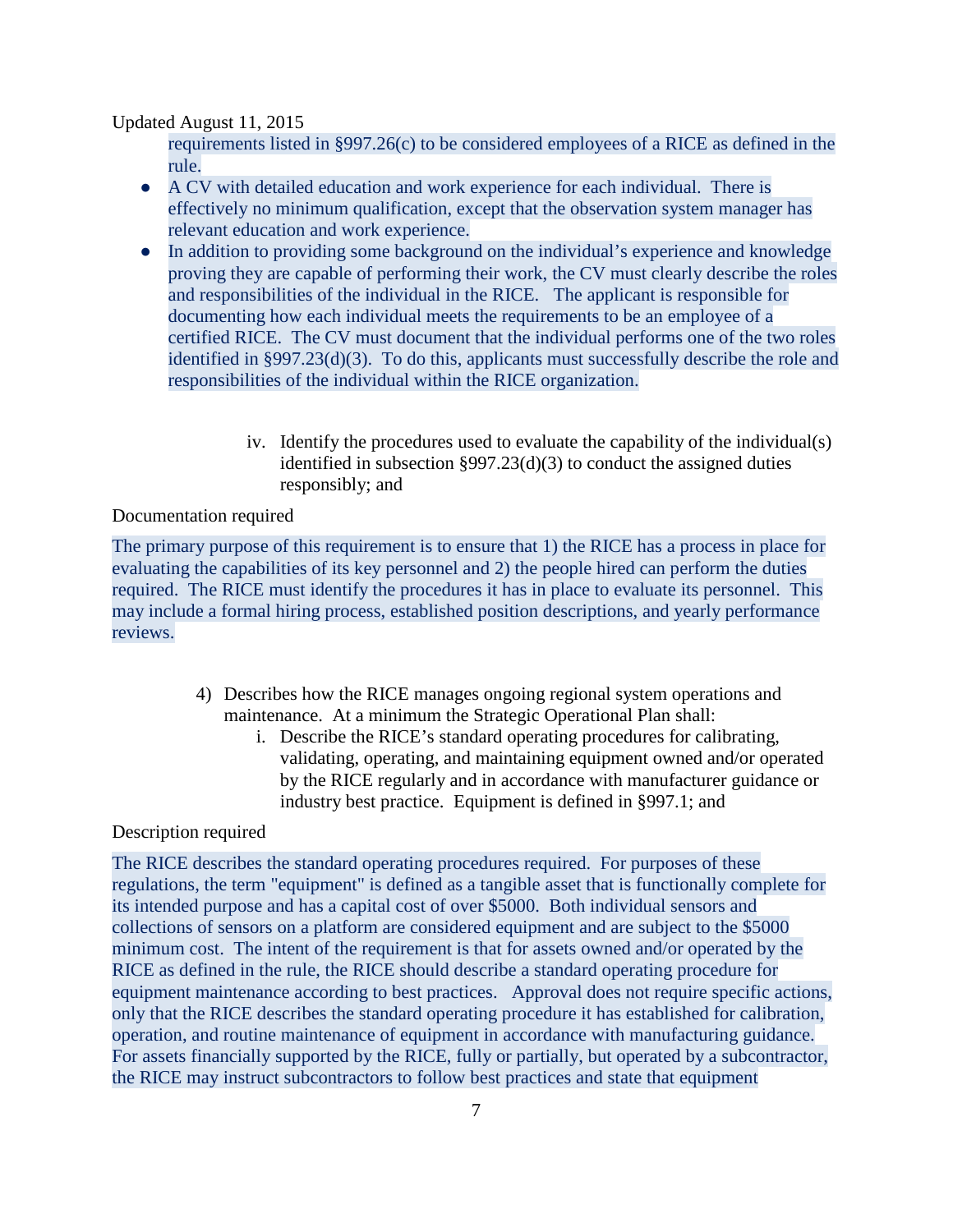maintenance reports be available upon request. Language to this effect included in sub-award contracts would meet this requirement.

Our intent is to give the applicant flexibility in how they meet this requirement. We expect that most, if not all, applications for certification will come from organizations who work directly with Principal Investigators (PIs) that have years of experience in the operations of coastal observing systems. We think the processes these PIs have in place, represent "best practices" for the operation and maintenance of regional observing systems.

The standard operating procedures described by the RICE to meet the requirements in section 997.23 d) 4) i) and ii), may at a minimum, be a broadly worded statement that is included in all sub-awards stating that sub-contractors should follow industry best practices and manufacturer guidance where applicable, and be prepared to provide documentation upon request.

A RICE may add language to its standard operating procedure, specifying the need for specific requirements for calibration, validation, logs, record keeping, etc., depending on the experience of the sub-contractor, but this is not required to meet the certification requirements.

Note: For HF radar, it is sufficient to reference standard best practice procedures defined by the National HF Radar Steering Team, and to point to this document for the HFR Team's Best Practices: [http://cordc.ucsd.edu/projects/mapping/documents/SCCOOS-BestPractices.pdf,](http://cordc.ucsd.edu/projects/mapping/documents/SCCOOS-BestPractices.pdf) as it is referenced in the National Plan.

> ii. Describe the RICE's standard operating procedures for maintaining equipment inventories, shipping logs and instrument history logs for equipment owned and/or operated by the RICE.

#### Description required

The RICE describes the standard operating procedures required. For purposes of these regulations, the term "equipment" is defined as a tangible asset that is functionally complete for its intended purpose and has a capital cost of over \$5000. Both individual sensors and collections of sensors on a platform are considered equipment and are subject to the \$5000 minimum cost. The intent of the requirement is that for assets owned and/or operated by the RICE as defined in the rule, the RICE should describe a standard operating procedure for maintaining equipment inventories, shipping logs and instrument history logs. Approval does not require specific actions, only that the RICE describes the standard operating procedure it has established for maintaining inventories and logs. For assets financially supported by the RICE, fully or partially, but operated by a subcontractor, the RICE may instruct subcontractors that equipment inventories and logs reports be kept up to date and made available upon request. Language to this effect included in sub-award contracts would meet this requirement.

Our intent is to give the applicant flexibility in how they meet this requirement. We expect that most, if not all, applications for certification will come from organizations who work directly with Principal Investigators (PIs) that have years of experience in the operations of coastal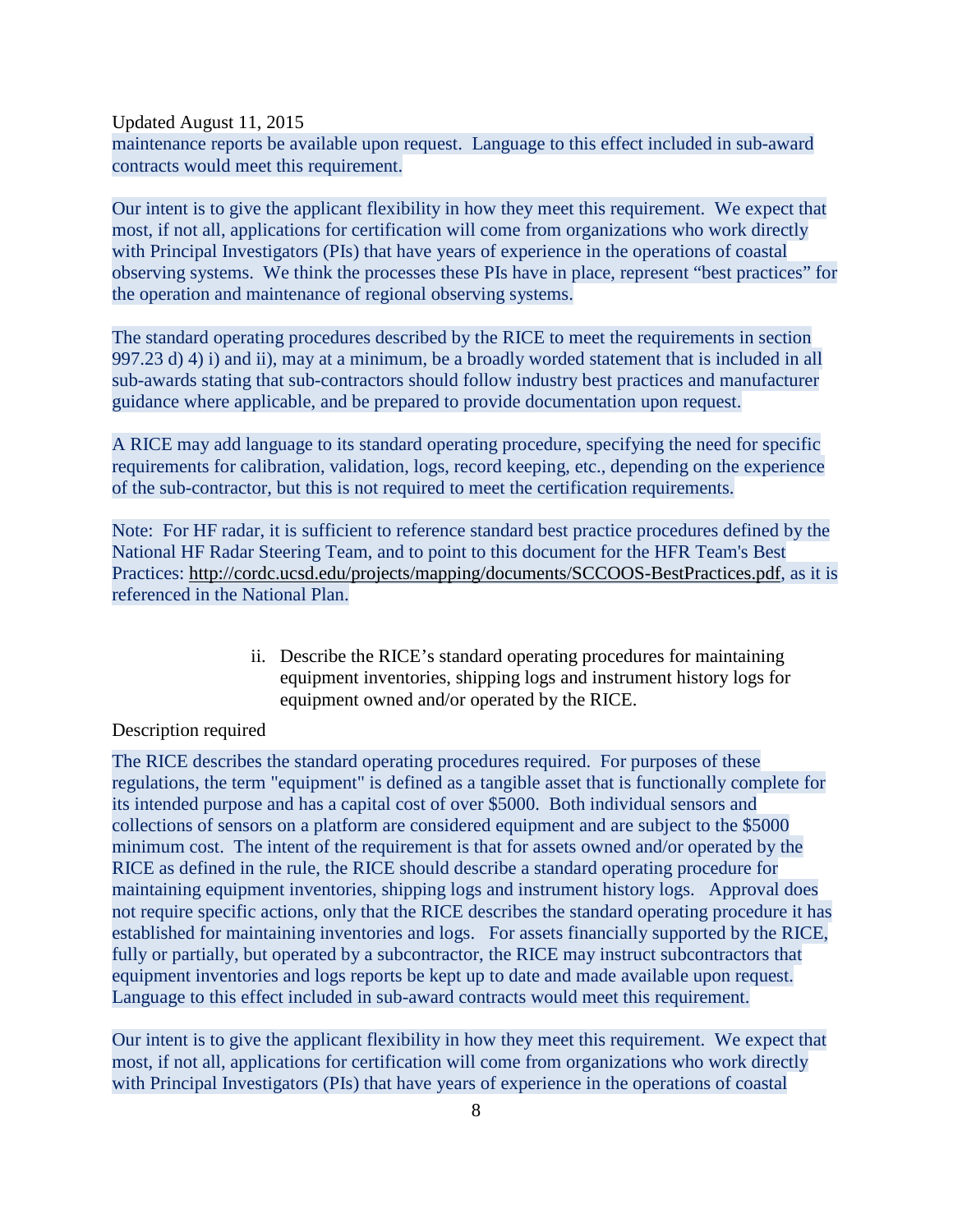observing systems. We think the processes these PIs have in place, represent "best practices" for the operation and maintenance of regional observing systems.

The standard operating procedures described by the RICE to meet the requirements in section 997.23 d) 4) i) and ii), may at a minimum, be a broadly worded statement that is included in all sub-awards stating that sub-contractors should follow industry best practices and manufacturer guidance where applicable, and be prepared to provide documentation upon request.

A RICE may add language to its standard operating procedure, specifying the need for specific requirements for calibration, validation, logs, record keeping, etc., depending on the experience of the sub-contractor, but this is not required to meet the certification requirements.

(e) Development of a Strategy to Sustain and Enhance the System

The Strategic Operational Plan shall describe its strategy for balancing changes in regional priorities with the need to maintain established data sets, the primary value of which may be in their long-term records. At a minimum the description shall:

- 1) Identify the guiding principles that inform the strategy;
- 2) Reference and show connections to a long-term (five-to-ten-year) regional Buildout Plan for the full implementation of the regional observing system based on the RICE's priorities and identified user needs; and
- 3) Relate the annual planning process the RICE uses to review its priorities in light of funding levels and its plans for system enhancement as outlined in the regional Build-out Plan.

Description required

- The RICE provides a description of its strategy for balancing changes in regional priorities with the need to maintain established data sets. At a minimum, this description identifies the RICE's guiding principles for prioritizing new activities against established data collection efforts.
- The RICE provides or references a 5-10 year build-out plan that is based on the RICE's priorities and identified user needs, and describes how this plan informs its strategy for balancing changes in regional priorities with the need to maintain established data sets.
- The RICE provides a description of how its planning process is informed by its priorities and how it determines its ability to enhance the system based on the Build-out Plan. A description of the process used in the RICEs annual descoping of its cooperative agreement with IOOS or other funding decisions, and how yearly funding levels may or may not trigger system enhancements would be sufficient to meet this requirement.
- (f) Data Management and Communications (DMAC) Plan The Strategic Operational Plan shall include or reference a DMAC plan that:
	- 1) Documents to NOAA's satisfaction that the individual(s) responsible for management of data operations for the RICE has the necessary technical skills, and possesses relevant professional education and work experience to support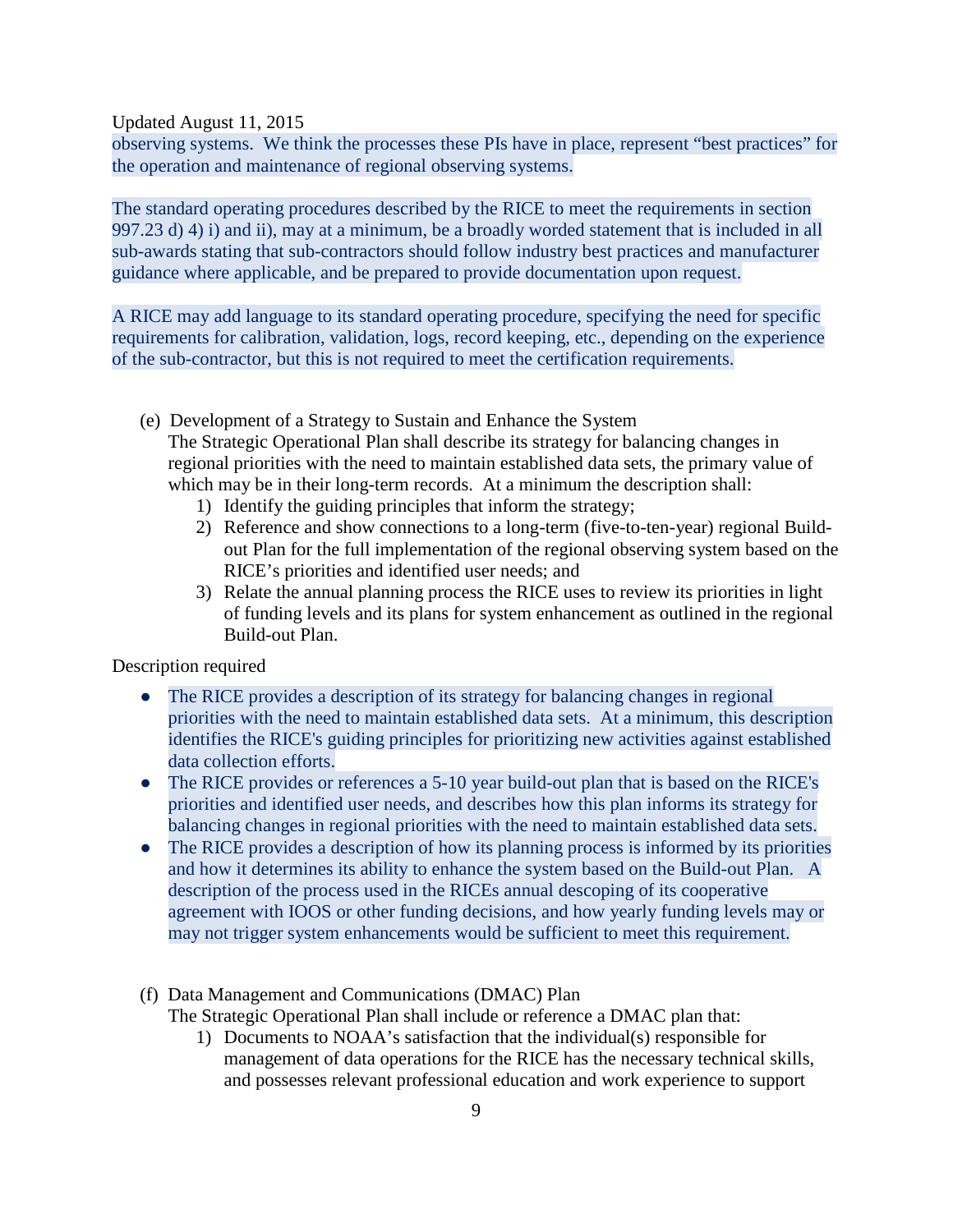DMAC capabilities and functionality for the System. At a minimum the DMAC Plan shall:

- i. Identify the individual(s) responsible for the coordination and management of observation data across the region;
- ii. Provide the curriculum vitae for the identified individual(s); and

Documentation required

- The RICE provides a DMAC plan that documents the qualifications and the professional education and work experience of the DMAC manager
- The RICE provides a name of the individual(s) responsible for the coordination and management of observation data across the region, not just in the region. To be approved the individual(s) should be working at a regional level. These individuals must still satisfy the requirements listed in §997.26(c) to be considered employees of a RICE as defined in the rule.
- The RICE provides a CV listing the detailed education and work experience for each individual. There is effectively no minimum qualification, except that the data manager has relevant education and work experience and should be familiar with the DMAC objectives of U.S. IOOS.
- In addition to providing some background on the individual's experience and knowledge proving they are capable of performing their work, the CV must clearly describe the roles and responsibilities of the individual in the RICE. The applicant is responsible for documenting how each individual meets the requirements to be an employee of a certified RICE.
- The CV must document that the individual performs the three role identified in  $§997.23(f)(1)(i)$ . To do this, applicants must successfully describe the role and responsibilities of the individual within the RICE organization.
	- iii. Identify the procedures used to evaluate the capability of the individual(s) identified in subsection  $\S 997.23(f)(1)$  to conduct the assigned duties responsibly.

# Documentation required

The primary purpose of this requirement is to ensure that 1) the RICE has a process in place for evaluating the capabilities of its key personnel and 2) the people hired can perform the duties required. The RICE must identify the procedures it has in place to evaluate its personnel. This may include a formal hiring process, established position descriptions, and yearly performance reviews.

> 2) Describes how data are ingested, managed and distributed, including a description of the flow of data through the RICE data assembly center from the source to the public dissemination/access mechanism. The description shall include any transformations or modifications of data along the data flow pathway including,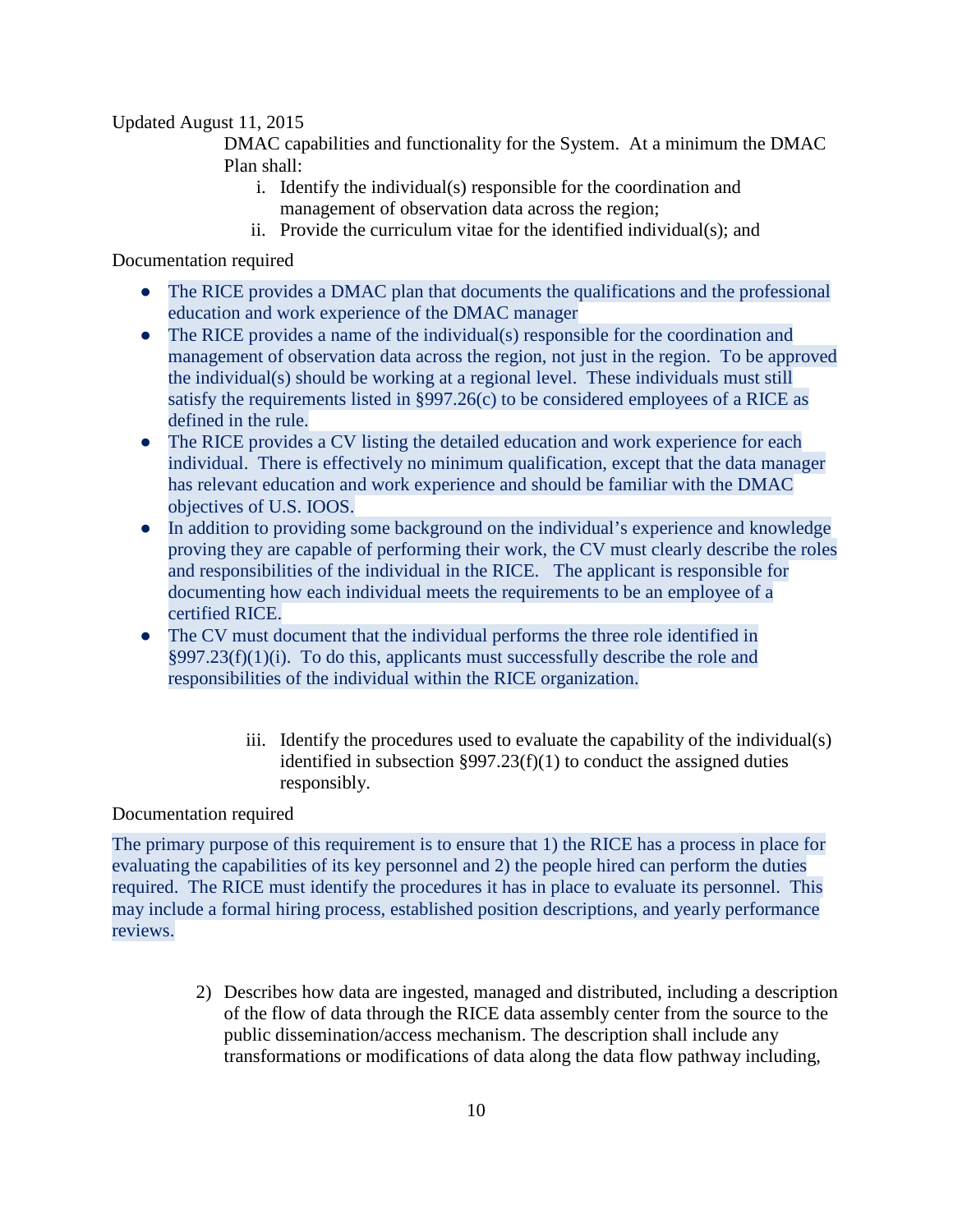but not limited to, format translations or aggregations of component data streams into an integrated product.

### Description required

The RICE must document the variety of ways that it obtains and disseminates each data stream. The RICE must detail any modifications along the path from obtaining the data to dissemination of the data in each access node. How many different access nodes are there for each data stream? Is each incoming data stream available through all access nodes? Are the data from two access nodes (e.g. FTP and SOS) exactly the same? Did the same processing occur for each output node (e.g. only one is an hourly average)? The documentation of these transformations and modifications may be different for different data providers based on their capabilities.

Note: Some data are served as a graphical product and not as a "data set through a server." Data served as a graphical product that contain specific parameters (e.g. lat/long, and other attributes) could be scraped to obtain numbers in a file that fit our traditional notion of "data." Therefore, these types of graphical products (e.g. those that originate as an argos email with tagging info) need to be included as a data stream.

> 3) Describes the data quality control procedures that have been applied to data, not obtained through a federal data source, that are distributed by the RICE. All data shall be quality controlled and QARTOD procedures shall be employed for data with QARTOD manuals. For each data stream, describe the quality control procedure applied to the data, by the RICE or other named entity, between the data's collection and publication by the RICE. The description will also include a reference to the procedure used.

Description required

- All data distributed by the RICE (with the exception of Citizen Science data\*) must be quality controlled either by the RICE or by the entity providing data to the RICE. This includes historical data. The rule requires that the quality control procedures, whether implemented by the RICE or by an upstream data provider, must be documented by the RICE.
	- Note: Historical data may be defined differently among RAs but a previous application stating that historical data is  $> 72$  hours was not accepted. The RA changed the criterion to 1 month, which was acceptable.
	- Regardless of the age, historical data must be QC'ed (if possible). If it can be QC'ed, it should be. Assumptions that historical data are not used operationally does not negate risk associated with the data. Climate studies might rely on historical data.
- A RICE is not responsible for performing or describing the quality control procedures for data the RICE obtains from a federal data source.
- In the case of CDIP, if a RICE deploys a wave buoy and provides that data independently on the RICE data portal, QC must be performed according to QARTOD standards if available or documented procedures if QARTOD manual is not available.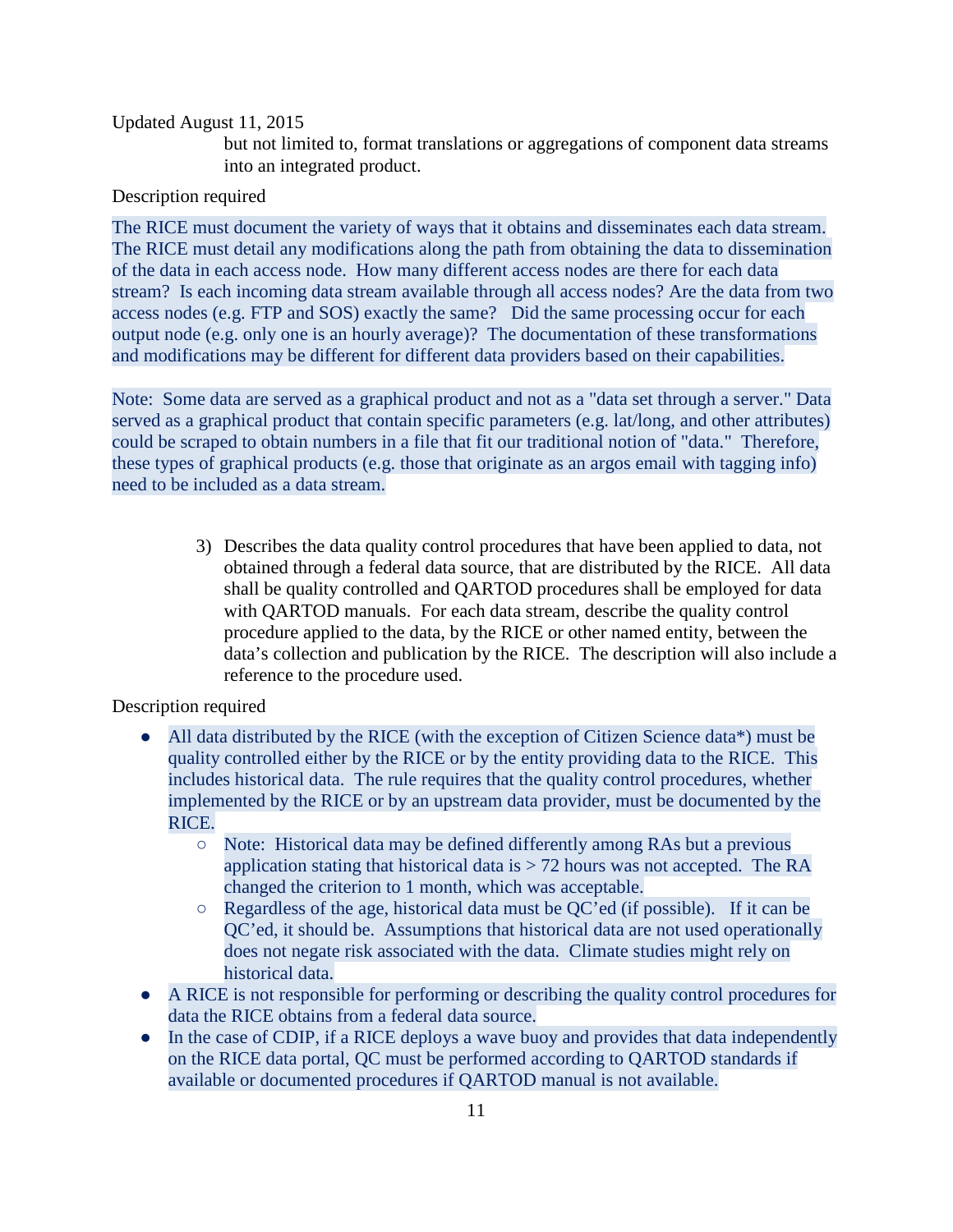- For each data stream, the RICE should describe any quality control procedures used between obtaining the data and dissemination of the data for each output node. (In practice, the RICE does not need to document the quality control procedures for each and every data stream. Data streams with similar QC procedures can be combined into larger categories, and the QC procedures for these larger categories can be described in the RICE's Data Management Plan as part of the certification application). The QC applied should be apparent to users and should also document any changes made to the data (e.g taking moving averages).
- If the RA will reference quality control procedures upstream, the detailed procedures by the upstream provider should be apparent to users. At a minimum, some quality control procedure must be applied to each data stream.
- For variables with documented QARTOD procedures, these procedures must be implemented and referenced on the RICE's website.
- For variables *without* documented QARTOD procedures, the quality control (QC) procedures are subject to the judgment of the RICE until QARTOD standards become available, but QC of some type must be performed and referenced. The RICE may choose to make data contributors responsible for QC and reference the procedures in the DMAC plan, or may perform the QC itself. Certification does not specifically mandate any DMAC requirements for metadata.
- The use of OARTOD protocols, for real time data streams, can be done in a "phased" implementation. QARTOD protocols do not need to be in place, for those variables with approved manuals, prior to certification, but this does not exempt these variables from the QC requirement, and the certification application must describe how a RICE will implement the QARTOD protocols over an identified period of time.

### **\*A note on Citizen Science data:**

The sole exception to the requirement to perform QC on data distributed by the RICE, is for data collected as part of a "Citizen Science" effort or project. For the purpose of certification, we are defining Citizen Science data *as any data that is collected by members of the general public who are not trained scientists, often in cooperation with a scientific program.*

It must be obvious to all users that Citizen Science data has not had any QC done to it. For any website display, this data must be clearly marked as such, and for machine to machine transfer it must be flagged appropriately and a disclaimer should be associated with the transmission. Prior to approval of certification, we request that the RICE share with us its plans for how they would do this.

We have defined Citizen Science data narrowly, and we want to emphasize that we expect QC to be performed on all the data that does not meet this definition, including research data.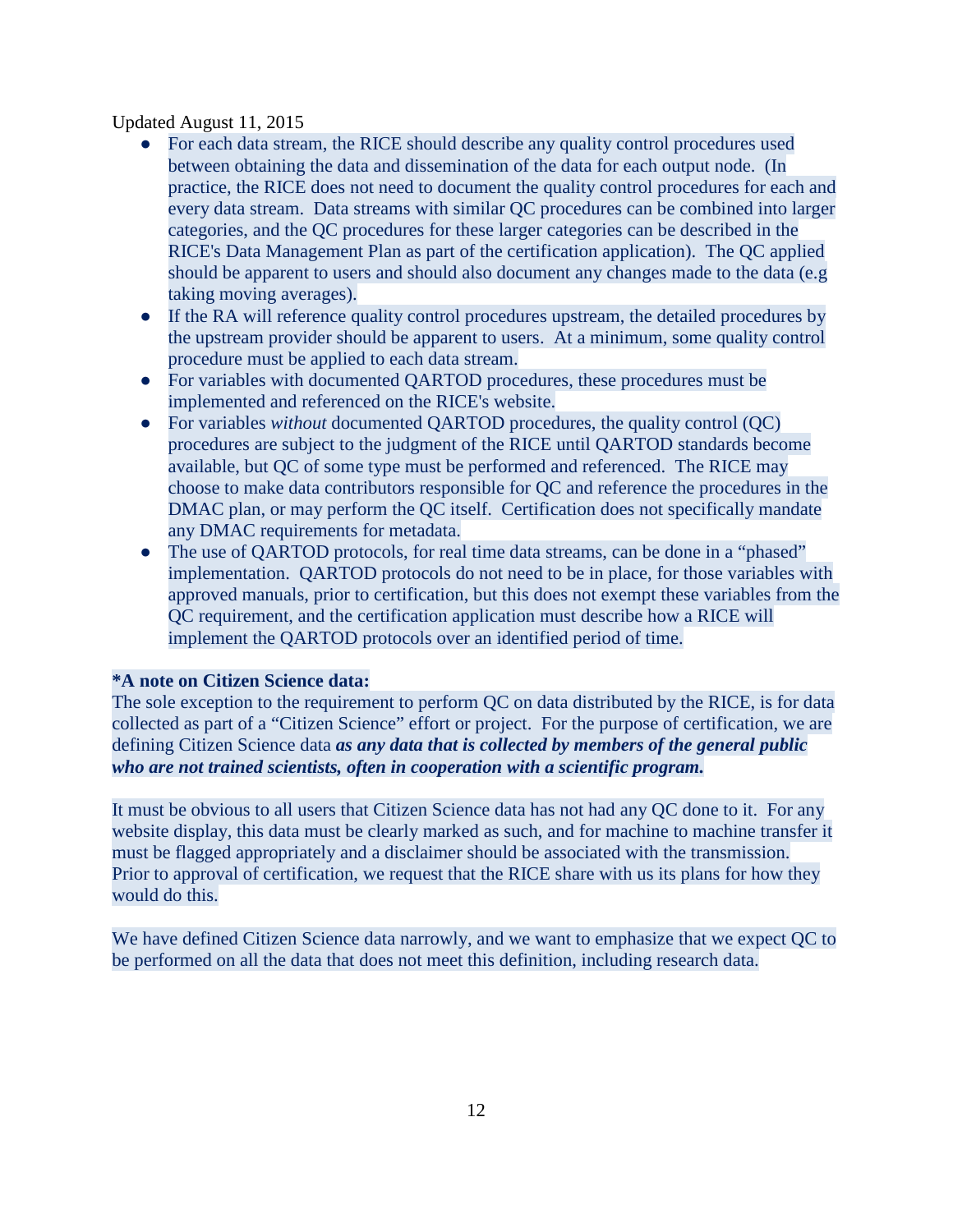4) Adheres to the NOAA Data Sharing Procedural Directive.<sup>[1](#page-12-0)</sup> The System is an operational system, therefore the RICE should strive to provide as much data as possible, in real-time or near real-time, to support the operation of the System. When data are collected in part or in whole with funds distributed to a RICE through the U.S. IOOS Program Office, the RICE should strive to make the data available as soon as logistically feasible for each data stream. When data are not collected with funds distributed to a RICE through the U.S. IOOS Program Office, the data may be made available in accordance with any agreement made with the data provider.

# Documentation required

The RICE provides or references a Plan that describes how the RICE is in compliance with the NOAA Data Sharing Procedural Directive. All data providers that are at least partially funded by the RICE should share their data with the RICE and the RICE should strive to make the data available as soon as logistically feasible for each data stream. Descriptions or documentation of sharing agreements are necessary. This not only applies to assets fully funded by the RICE, but also to missions funded by the RICE using an instrument that may not be originally funded by the RICE.

The NOAA Data Sharing Procedural Directive is located at https://www.nosc.noaa.gov/EDMC/DAARWG/docs/EDMC\_PD-Data\_Sharing\_Policy\_v1.pdf

> 5) Describes how the RICE will implement data management protocols promulgated by the IOOC and the U.S. IOOS Program Office in a reasonable and timely manner as defined for each protocol; and

# Description required

The RICE provides or references a Plan that describes how the RICE will implement the protocols promulgated in a reasonable and timely manner. For example, in the case of the recently approved QARTOD manuals, the RICE should describe the process the RICE will use to begin to implement the QC steps over an identified period of time. Since these practices will continue to be approved over the five year duration of certification, the RICE need only be able to describe the process it has in place for implementing these newly approved practices in a timely manner, and does not have to have these practices in place at the time it applies for certification.

> 6) Documents the RICE's data archiving process or describes how the RICE intends to archive data at a national archive center (NCEI) in a manner that follows guidelines outlined by that center. Documentation shall be in the form of a

<span id="page-12-0"></span><sup>&</sup>lt;sup>1</sup> NOAA Data Sharing Policy for Grants and Cooperative Agreements Procedural Directive, Version 2.0 https://www.nosc.noaa.gov/EDMC/documents/EDMC\_PD-DSPNG\_final\_v2.pdf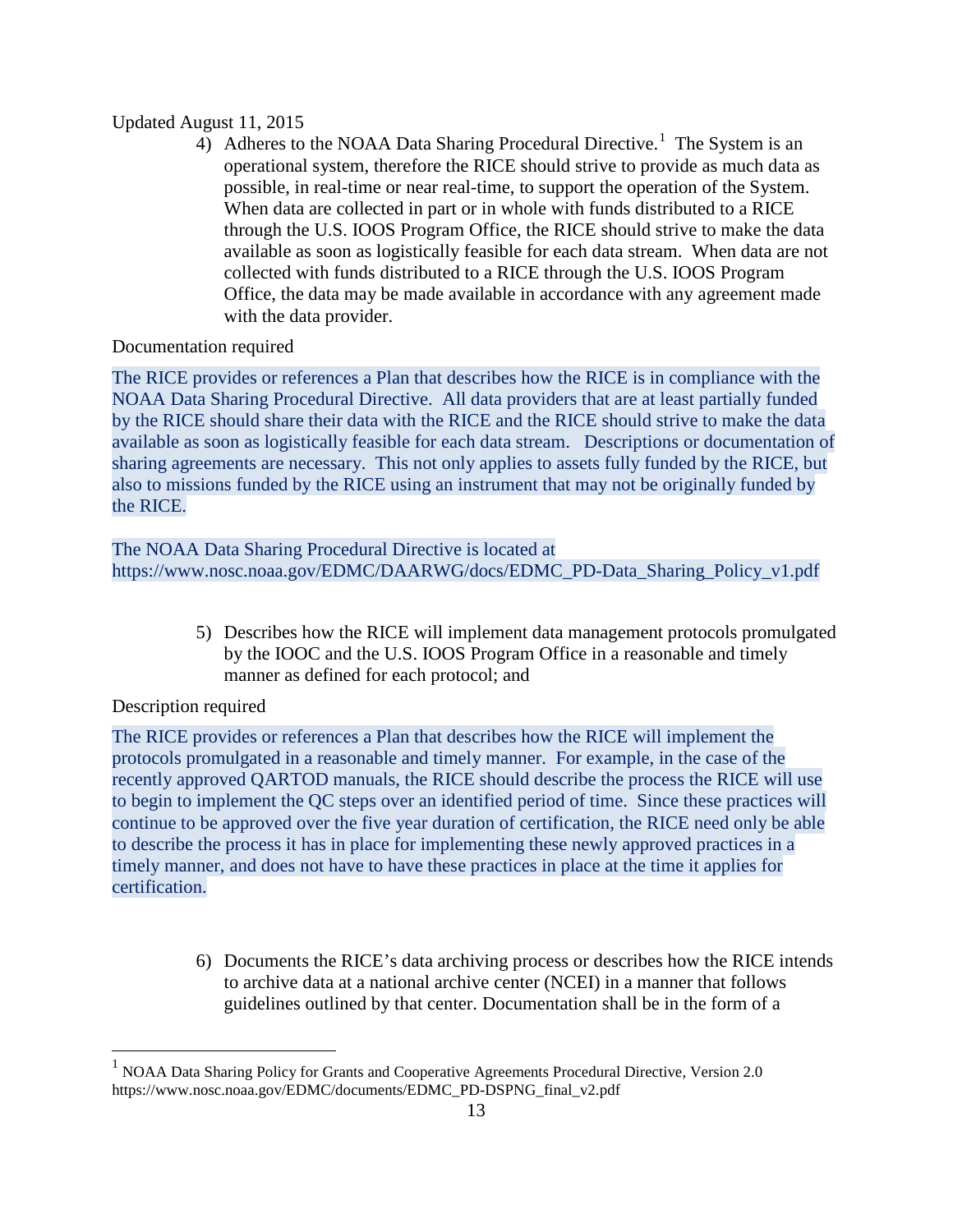Submission Agreement, Submission Information Form (SIF) or other, similar data producer-archive agreement.

Documentation required

### The standard for meeting this requirement:

**Standard for Approval -** In order to be certified, a RICE must provide a Standard Operating Procedure (to be no more than 2 pages) that identifies (in general terms) their process for archiving data, identifies aggregated data sets to be archived, provides a timeline for completion of the necessary agreement with NCEI or other appropriate national data archive center. **An approved agreement with NCEI must be in red prior to being approved as a certified RICE.**

● The RICE provides documentation of its data archiving process OR describes how it intends to archive data at NCEI in a manner that follows guidelines outlined by the center. Ideally, a submission agreement or submission information form (SIF) between the RICE and NCEI is provided. Minimally, the RICE should provide a description of who it intends to have a submission agreement with in the future, and what data streams will be included in the submission agreement.

Overall, there must be a plan in place to a) draft a formal Submission Information Form for each data set, and b) create the Submission Information Packages and c) execute the agreement routinely. We need a process or documentation step that records the terms of that agreement and gives us a trigger to check up on progress.

The agreement will describe the method of data transfer (e.g. FTP push/pull) and the responsibilities of the RICE and its partners. Overall, there are 6 questions that must be answered for each data set (#1, 2, and partially #4 are likely already discussed or referenced in earlier sections), and the RICE must indicate whether or not the information currently exists or needs to be added to their data management plan:

- 1. List of parameters/observations being collected.
- 2. Processing steps/quality control including final format.
- 3. Timing of data submissions and approximate sizes.
- 4. Development of Data Documentation (metadata).
- 5. Data disposition (path to archive center, e.g. FTP push/pull).

6. Data affiliations, including both institutions and individual persons whose names will be associated with the data set in some way. (where did it come from? where does it go?).

The timing and granularity of the archive packages for data can be determined through negotiation with NCEI representatives. However, the RICE should indicate the desired granularity of the archive information package (AIP) per data set (e.g. near-shore sensors). Examples:

- One AIP per platform, updated monthly.
- One AIP per month, with all platforms.
- One AIP per data set (i.e. Near-shore sensors), updated monthly.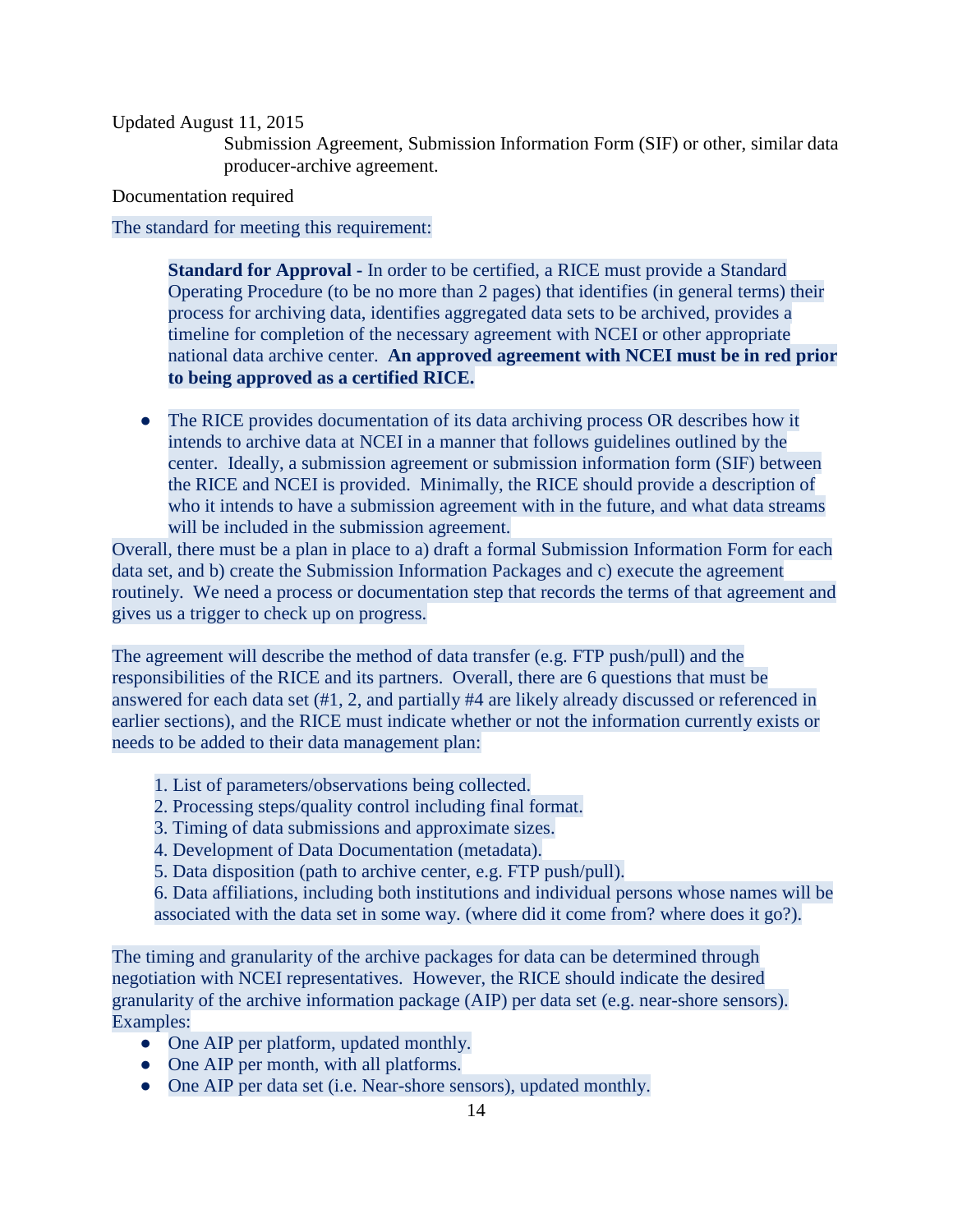● Any other variation that stakeholders might find beneficial.

**NCEI will not be archiving numerical model output or data products**, however determination of what is or is not archived is determined through a process described here[:](https://www.nosc.noaa.gov/EDMC/documents/NOAA_Procedure_document_final_12-16-1.pdf) [https://www.nosc.noaa.gov/EDMC/documents/NOAA\\_Procedure\\_document\\_final\\_12-16-1.pdf.](https://www.nosc.noaa.gov/EDMC/documents/NOAA_Procedure_document_final_12-16-1.pdf) IOOS encourages the RAs to maintain an open dialog with NCEI, especially concerning important products that may align with NCEI goals for science and preservation

An approach to have a SIF that aggregates records by type of platform or data set (e.g. nearshore sensors, water quality buoy) is reasonable, and IOOS will work with NCEI to encourage this approach to archiving. However, ultimately the decision for what and how to archive data lies with NCEI

[\(https://www.nosc.noaa.gov/EDMC/documents/NOAA\\_Procedure\\_document\\_final\\_12-16-](https://www.nosc.noaa.gov/EDMC/documents/NOAA_Procedure_document_final_12-16-1.pdf) [1.pdf\)](https://www.nosc.noaa.gov/EDMC/documents/NOAA_Procedure_document_final_12-16-1.pdf).

There are no plans or current efforts to establish a single, national level, agreement with NCEI to archive IOOS data. We cannot do this for each region because the agreements contain detailed information on the data sets themselves and on how and when they will move from a provider to the archive (e.g. on the third Thursday of each month a file will be published to a certain FTP site for pickup by NCEI.) We simply don't have that information.

We are working on national level SIFs for HF radar data through NDBC and the national servers at SIO. Similarly we are working on another for all glider data submitted to the Glider DAC. The Coastal Data Information Program (CDIP) has a SIF in place with NCEI and is archiving the wave data collected through their wave buoy program. For data that is submitted to these nationally coordinated efforts, the RICE is not expected to establish their own SIF, since the archiving will go from the national servers to NCEI.

(g) Budget Plan

The Strategic Operational Plan shall include or reference a Budget Plan that:

- 1) Identifies who supports the RICE financially;
- 2) Identifies how RICE priorities guide funding decisions; and
- 3) Assesses funding constraints and the associated risks to the observing System that the RICE must address for the future.

Documentation required

● The RICE provides a Plan or references a document that identifies, generally, the sources and/or organizations that provide financial support for the RICE. For example, the RICE should identify if they collect dues, have grants or cooperative agreements with federal agencies, funding arrangements with non-profit organizations or foundations. Since specific funding sources are likely to change over the duration of the five year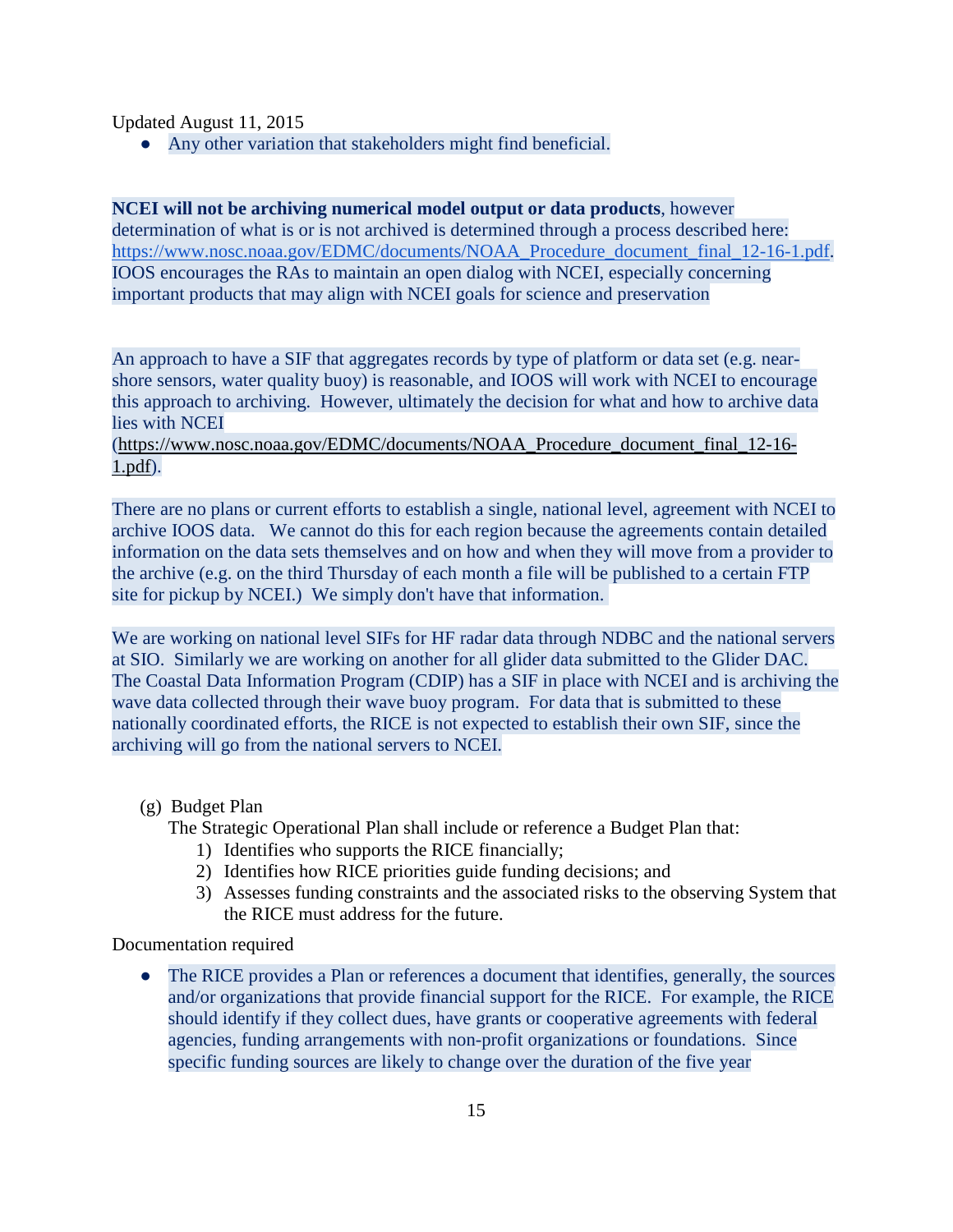certification period, the intent of the requirement is to provide a list of the type of organizations and sources that the RICE relies on for funding.

- The RICE provides a Plan or references a document that describes how the RICE uses its priorities to guide funding decisions. The description should be general and identify the process that the RICE uses to determine funding decisions.
- The RICE provides a Plan or references a document that identifies and assesses how future funding constraints may pose risks to the observing System.

# **§997.24 Gaps Identification**

- (b) The application shall
	- 1) Document that the RICE's asset inventory contains up-to-date information. This could be demonstrated by a database or portal accessible for public viewing and capable of producing a regional summary of observing capacity;

## Documentation required

The RICE must provide documentation of an online resource (web portal, web service) or submit a spreadsheet that contains a listing of the RICE's assets along with a brief description of how the inventory is updated. The rule does require the establishment of a regional asset inventory, but states that a "database or portal accessible for public viewing" could demonstrate that a RICE meets this requirement. An asset map that includes all assets within the RICE domain that stream information, or for which data is available in its systems, is also acceptable. Systems that are not stationary (e.g. gliders, tags on animals) can be included in an inventory spreadsheet.

> 2) Provide a regional Build-out Plan that identifies the regional priorities for products and services, based on its understanding of regional needs, and a description of the integrated system (observations, modeling, data management, product development, outreach, and R&D). The RICE shall review and update the Build-out Plan at least once every five years; and

# Documentation required

The RICE provides a build-out plan that contains all of the information in the requirement: 1. Regional priorities for products and services based on understanding of regional needs. 2. A brief description of the integrated system including observations, modeling, data management, product development, outreach, and R&D.

The RA Build-out Plans, along with a statement or description on how the build-out plan will be reviewed and updated at least once every 5 years is sufficient to satisfy this requirement.

> 3) Document the priority regional gaps in observation coverage needs, as determined by an analysis of the RICE asset inventory and Build-out Plan. The RICE shall review and update the analysis of priority regional gaps in observation coverage needs at least once every five years.